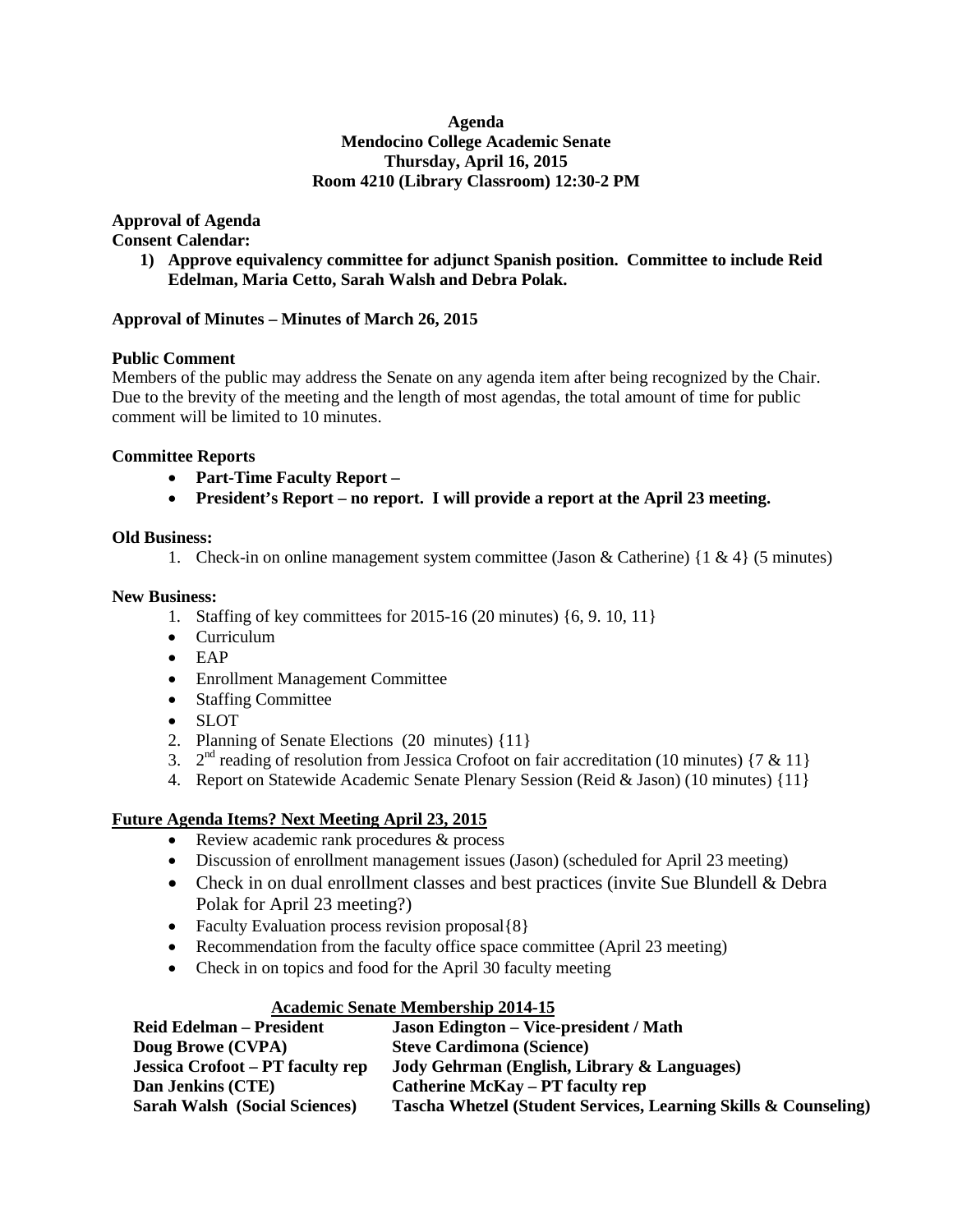## MINUTES Mendocino College Academic Senate Thursday, March 26, 2015 12:30 – 2:00 p.m., Room 4210

| Call to Order           | Reid Edelman called the meeting to order at: 12:30 p.m.                                                                                                                                                                                                                                                                                      |
|-------------------------|----------------------------------------------------------------------------------------------------------------------------------------------------------------------------------------------------------------------------------------------------------------------------------------------------------------------------------------------|
| Present                 | Doug Browe, Dan Jenkins, Jason Edington, Catherine McKay, Tascha Whetzel,<br>Jessica Crofoot, and Jody Gehrman                                                                                                                                                                                                                               |
| Absent                  | Sarah Walsh                                                                                                                                                                                                                                                                                                                                  |
| Guests                  | VP Guleff, VP Cichocki, Dean Polak, Ulises Velasco, Rebecca Montes, and<br>John Koetzner                                                                                                                                                                                                                                                     |
| Agenda Approval         | M/S/C (Edington/Cardimona) to approve the Agenda of March 26, 2015                                                                                                                                                                                                                                                                           |
| <b>Minutes Approval</b> | M/S/C (Cardimona/Edington) to approve the Minutes of March 12, 2015                                                                                                                                                                                                                                                                          |
| <b>Public Comment</b>   | None                                                                                                                                                                                                                                                                                                                                         |
| Committee Reports       | <b>Part-Time Faculty Report</b><br>Negotiations are currently at impasse.                                                                                                                                                                                                                                                                    |
|                         | A CTE Leadership Conference will be held on May 8 and 9 in San Diego. The<br>conference is free and there are a limited number of seats available. An e-mail<br>has been sent to part-time CTE instructors and Jenkins will send information to<br>full-time CTE instructors about this opportunity.                                         |
|                         | <b>President's Report</b><br>Edelman provided a written report in which the following information was<br>included: BOT Meeting (3/11/15); PBC Meeting (3/17/15); VP/Deans/Directors/<br>Senate Meeting (3/17/15); and a summary of the faculty feedback regarding the<br>textbook ordering process.                                          |
| <b>Old Business</b>     | <b>Textbook Ordering Process - Ad Hoc Committee Report</b><br>Edelman thanked Cardimona, Crofoot and Dean Polak for their time spent on this<br>process.                                                                                                                                                                                     |
|                         | Cardimona stated that the bookstore is using an old system, which may be the<br>reason for the difficulty of use.                                                                                                                                                                                                                            |
|                         | Jenkins asked what role the full-time faculty has in the process with regard to the<br>part-time instructors ordering their textbooks.                                                                                                                                                                                                       |
|                         | Dean Polak mentioned that part-time faculty will complete the textbook order<br>form. The order will be forwarded to the full-time instructor for review and<br>approval of the textbook to be used. She stated that the textbooks will not appear<br>on the bookstore shelves until they have been approved by the full-time<br>instructor. |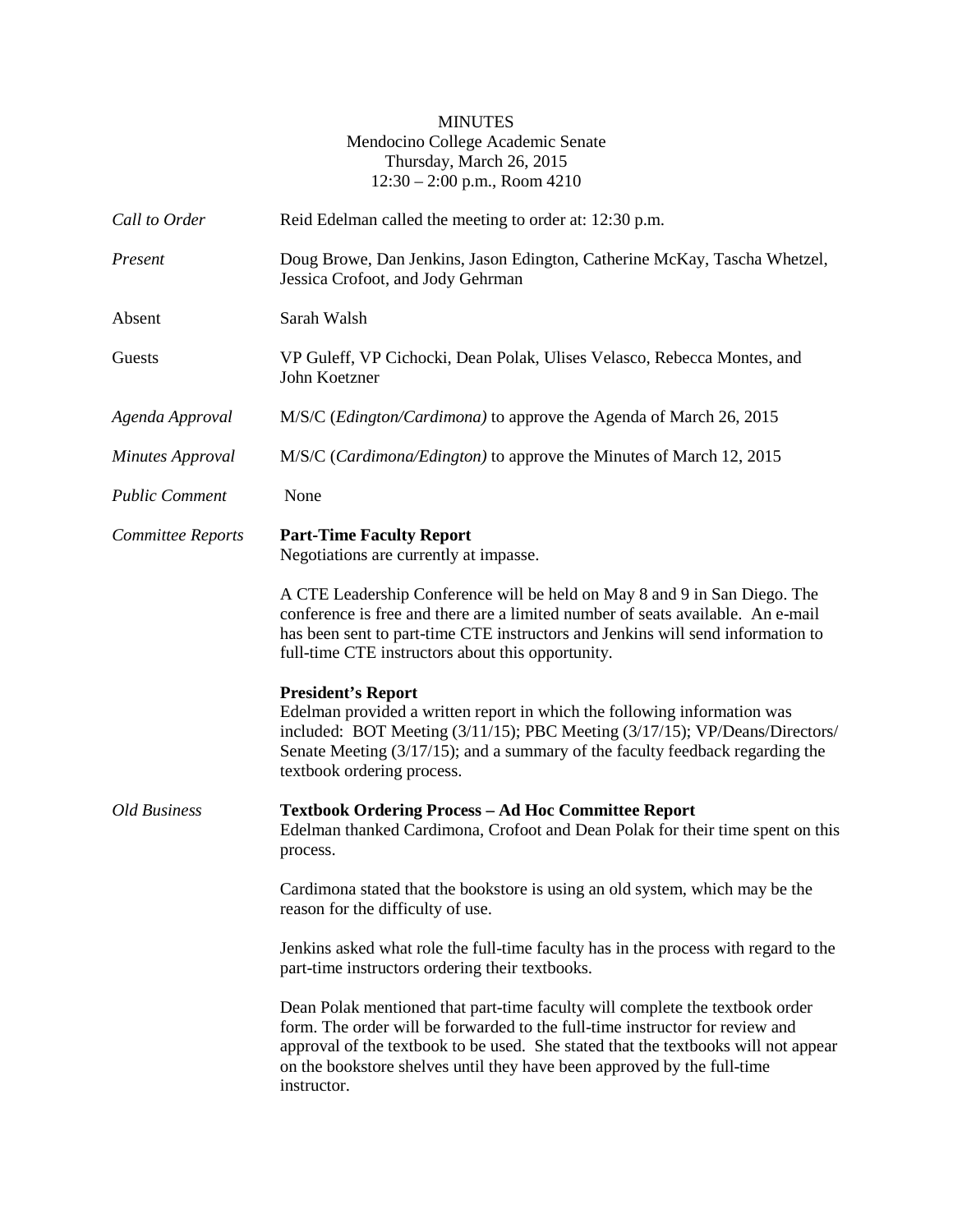Cardimona mentioned that the textbook order process will begin, but can be stopped at any time if there is a problem or concern.

M/S/C (*Gehrman/Cardimona*) All in favor of the textbook ordering process as submitted by Cardimona.

Here is the plan currently proposed for our textbook ordering process:

- 1) Full time instructor would submit their textbook orders via the online form to bookstore.
- 2) Part time instructors would work with full timers in their discipline to pick appropriate textbooks. Full time instructors would submit this book request information to bookstore via online form, with their name as submitter and part timer's name as "instructor".
- 3) For Part time faculty with no full timer in the discipline, they would submit directly to bookstore.
- 4) All book submissions would be sent by Bookstore to appropriate Dean for "review", with the expectation that this step is just a formality to make sure full time faculty are presenting books (their own and their part timers') and part time faculty without a full timer in their discipline have administrative oversight. Textbook ordering could begin by Bookstore in parallel with this administrative review step.
- 5) Possible: Bookstore manager could be given a list of full timers, and part timers with no full timer in their discipline, in order to make a first judgment call regarding the book request submission.
- 6) Possible: A suggestion will be made to the bookstore that their NEEBO-affiliated online submission form accommodate the "same as last time" book request. This will require keeping a data base, and recognizing the potential difference between a full timer and a part timer who might be using different books at different times, as well as a class that was offered longer ago than just the previous semester.

#### **Online Management System – Ad Hoc Committee Report**

Edington mentioned that Varela attended the OEI meeting. He plans to set a committee meeting later this semester for further discussion.

## *New Business* **CTE Curriculum Review Cycle** Montes mentioned that Conan McKay contacted her about the CTE curriculum. He said that CTE classes do not have the necessary review cycle that is required by Ed Code. Montes mentioned that CTE needs to be reviewed every two years.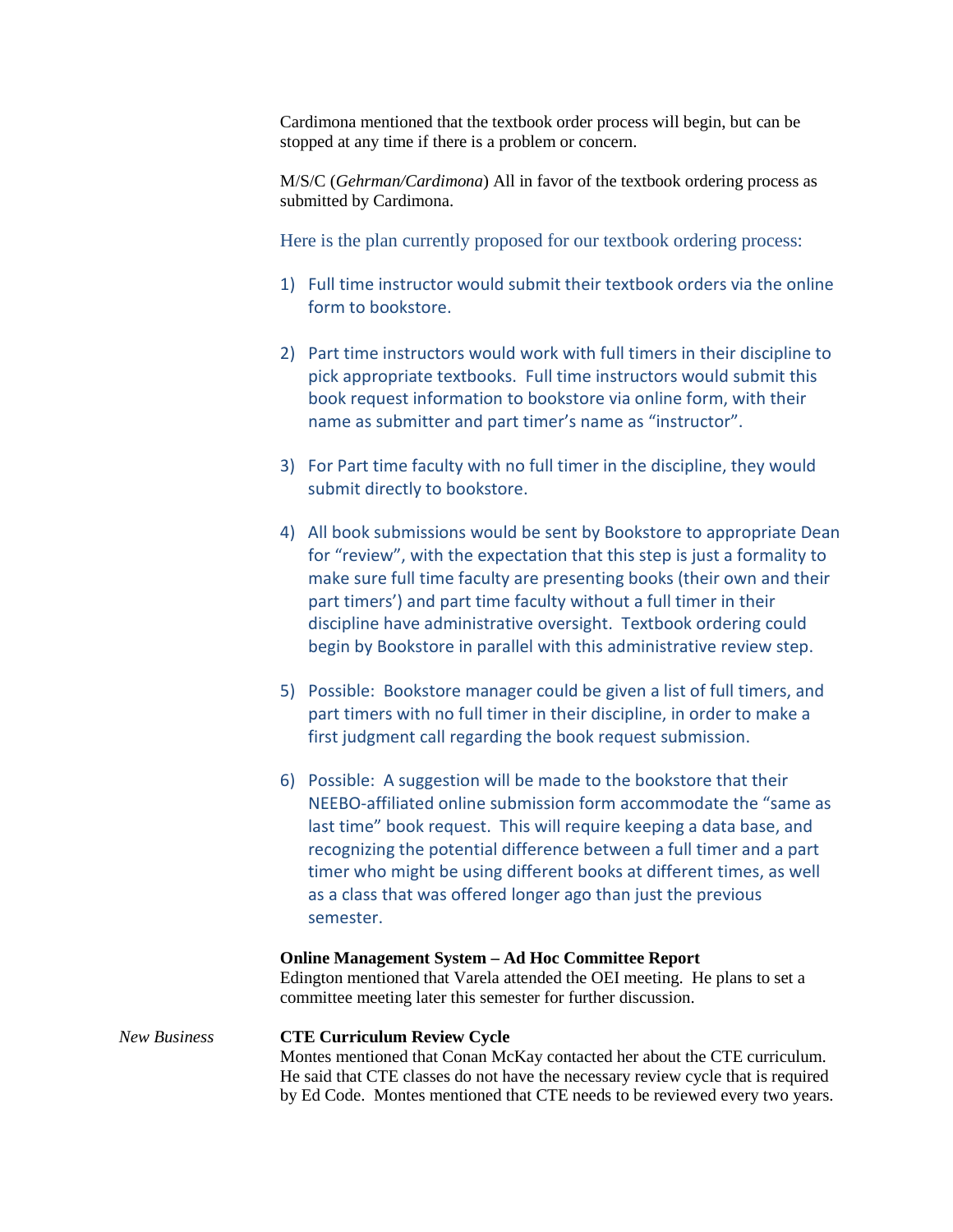CTE programs have advisory committees that can be responsible for this review. The Curriculum committee would review CTE programs every six years, as it does currently for all programs.

Edelman asked if a policy and procedure needs to be created for the CTE curriculum. Montes agreed.

M/S/C (Jenkins/Edington) As a Senate, ask that Rebecca Montes work on a draft proposal that will come thru PPAC addressing this concern.

Jenkins suggested that the CTE committee meet to review this process to determine if course outlines and pre-requisites need to be revised.

Montes mentioned that the first level of review is the faculty member.

Edelman suggested that Montes work with CTE committee and check with Mary Lamb regarding policies and procedures. Once this proposal is complete it will be given to VP Guleff to submit to PPAC.

VP Guleff mentioned that this is an actionable item in the Accreditation process. She thanked Montes and the Senate for working on this review.

#### **Nursing Hiring Committee – Replacements**

Edelman mentioned that two members are ineligible to serve on the hiring committee.

One member, who is Greg Hicks, will serve on this committee.

A request was sent and a list of interested individuals were provided.

Edington mentioned that Danning is the only nursing faculty and that she should be selected to serve. He also suggested that Jenkins serve on this committee.

Edelman mentioned that both Indermill and Donham are interested in serving as well.

Jenkins stated that teaching a pre-nursing course does not imply that you are familiar with the program and what the goal of the Director should be.

Edelman suggested that the Senate forward the names of Jenkins, Donham Danning and Hicks.

M/S/C (Edington/Cardimona) all four names be submitted for the nursing program interviews.

## **Substantive Change Document – 2nd Read**

Edelman thanked Velasco, VP Cichocki and VP Guleff for attending the meeting.

Browe mentioned that he is in support of the sub-change proposal. He is unable to stay for further discussion due to another meeting.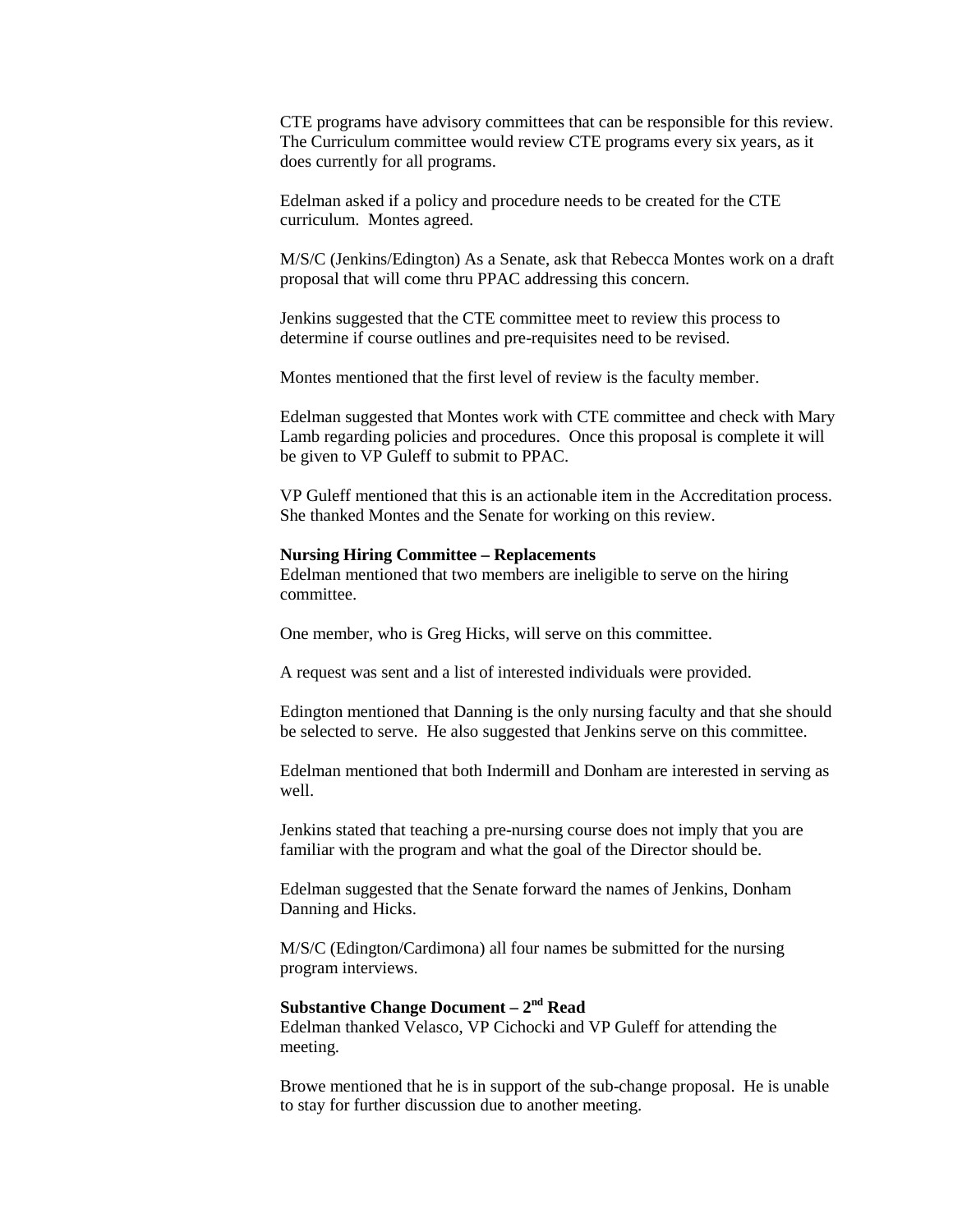VP Guleff mentioned that the Steering Committee met yesterday. The purpose of the Substantive Change Document currently under review is to ask for approval from the Commission to offer at least 50% of an Educational Program at the Coast campus.

The committee is currently working on area 3.3 "Change in the Location or Geological Area Served" of the Substantive Change document" with regard to offering 50% or more of a program/degree. She mentioned that an MOU will carry us for the next two years.

The area of 3.4 "Change in the Control of the Institution" and 3.5 "The Acquisition of another Institution, or any Program or Location of another Institution" needs further review and documentation.

VP Guleff mentioned that a sub-change is something that is done all the time. As a program continues to grow and expand a sub-change is necessary.

The Redistricting process is a public procedure, possibly requiring a ballot measure.

VP Cichocki mentioned that the county committee holds public hearings to determine if a ballot measure is necessary.

Edelman is concerned that the redistricting process could take longer than expected.

VP Cichocki stated that it could take 255 days for this process according to College of the Redwoods.

She mentioned that the District would have to work with the Chancellor's Office regarding the FTE and the Center funding with regard to the redistricting process.

VP Guleff mentioned that the sub-change document is due to the Commission on April  $15<sup>th</sup>$ .

Edelman mentioned that the April 15 deadline is prior to our next Senate meeting.

VP Guleff stated that she would prefer that someone from the Senate work with her on this document. The information that was recently added is toward the end, in area D5.

VP Cichocki extracted information from a spreadsheet and incorporated the information in report form. A different level of fiscal information and staffing has been provided.

VP Guleff stated that any changes in the plan and changes in the second subchange would be noted and appropriate based on the situation and circumstances.

Guleff mentioned that page 3 or 4 the history needs to be moved to the front.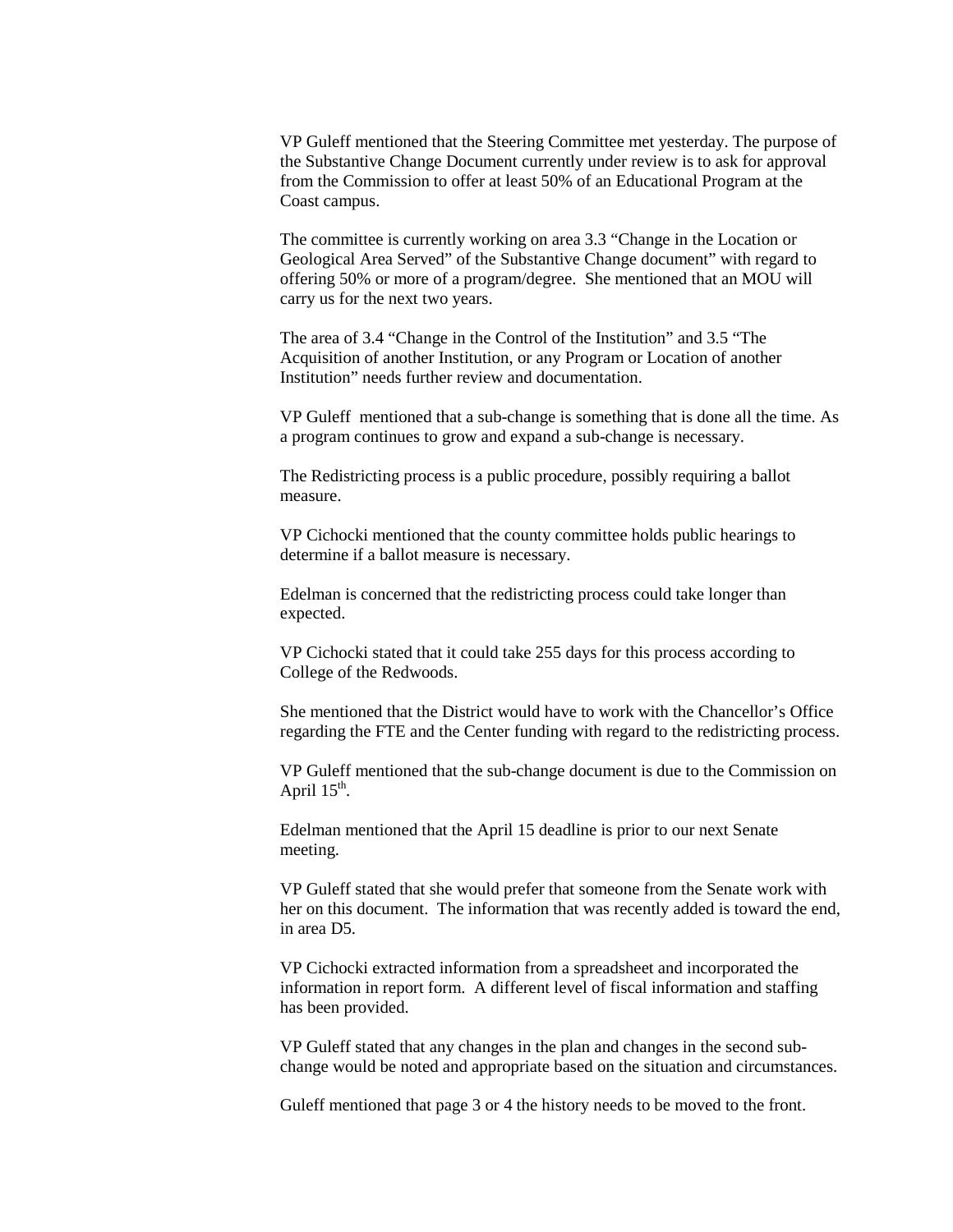The sub-change needs to include information originally received from the College of the Redwoods regarding who the students are, what they need to take and what courses have been offered. The courses that need to be added are: Culinary Arts, CDV, Studio Arts and certain areas need to be expanded.

Cichocki appreciated the track change information submitted by the senate.

Guleff mentioned if target FTE is met and there is continued growth, the District needs to determine how to serve all students with student services and what is needed on a regular basis. The assessment test scores and education plan information will help determine class offerings in that particular location.

Jenkins suggested that all potential aspects be reviewed, such as the level of staffing, faculty and counselors. The need to identify clear objectives, track information and have an implementation plan is also necessary.

Jenkins suggested that information be provided to all constituencies regarding the process.

Edelman will send an e-mail regarding the steering committee for the Coastal Mendocino College implementation process and ask for volunteers to assist developing specific plans for implementation of our increased services on the Coast. The committee will be chaired by VP Guleff and will include Senators Gehrman, Jenkins and Browe. Both Koetzner and Petti agreed to serve on this committee as well.

Both Cardimona and Jenkins, as Senate representatives, will work with Administration to complete the sub-change report.

Velasco mentioned, once the sub-change document has been sent to Department of Education, the information has to be included in the Program Participation Agreement. The District needs to determine the types of student services that must be provided.

## **Faculty Meeting (March 19th) – Discussion**

Gehrman mentioned that a constituent member felt that the discussion was more of a presentation. The member also felt that the District was providing more of a financial report when faculty are at an impasse with regard to negotiations.

Crofoot would like various concerns addressed in the minutes.

#### **Committee Staffing & Senate Elections**

Edelman mentioned that he would like to add a Senate meeting on April 16 to discuss Bylaws and committee appointments.

The positions that are up for election are Walsh, Whetzel and Crofoot.

Edelman would like committee information from Senate members regarding membership and vacancies, so that positions can be filled.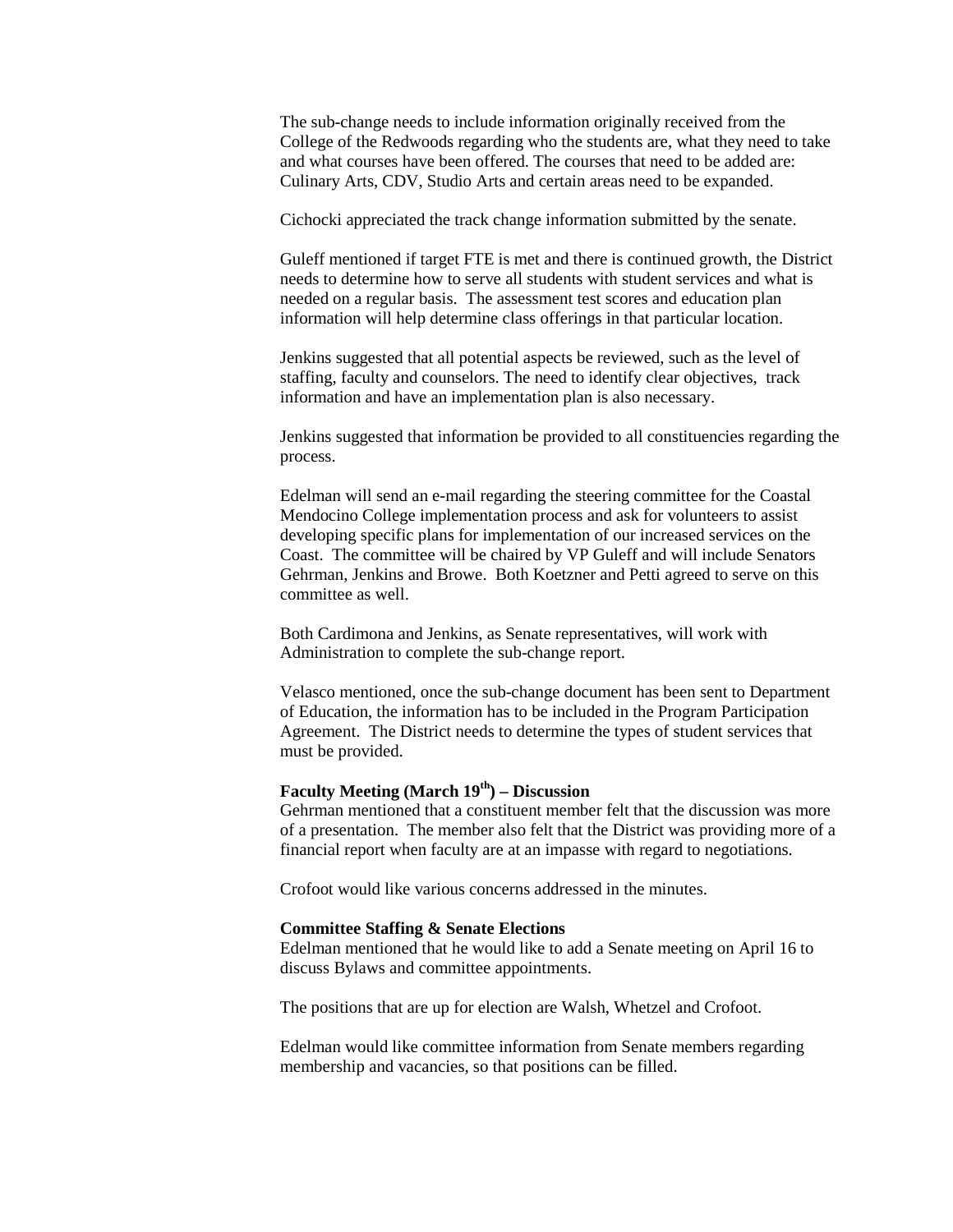|                     | Jenkins mentioned that he would like to provide a SLOT Report at the Senate<br>meeting scheduled for April 23.                                                                                                                                                               |
|---------------------|------------------------------------------------------------------------------------------------------------------------------------------------------------------------------------------------------------------------------------------------------------------------------|
|                     | <b>Resolution – Fair Accreditation – First Read</b><br>Crofoot summed up the Resolution in Support of Fair Accreditation for<br>California Community Colleges. The Resolution has been brought to the local<br>Senate for support.                                           |
|                     | Cardimona asked about information regarding San Francisco City College and<br>ACCJC.                                                                                                                                                                                         |
|                     | Edington mentioned that he will know more about this process in approximately<br>three weeks.                                                                                                                                                                                |
|                     | Crofoot mentioned that Edington may receive an edited version of the Resolution<br>at the meeting he will attend. She mentioned that a second read with edits can be<br>approved at the next Senate meeting.                                                                 |
| Future Agenda Items | Review Academic Rank Procedures & Process<br>Recommendation - Faculty Office Space Committee<br>Discussion - Enrollment Management Issues<br>Dual Enrollment Classes - Best Practices<br><b>Faculty Evaluation Process</b><br>Check-In Topics – April $30th$ Faculty Meeting |
| <b>Next Meeting</b> | Thursday, April 16, 2015                                                                                                                                                                                                                                                     |
| Adjournment         | The meeting adjourned at 1:57 p.m.                                                                                                                                                                                                                                           |

## **Academic Senate Membership 2014/2015**

| Reid Edelman – President         | Jason Edington – Vice-president / Math                          |
|----------------------------------|-----------------------------------------------------------------|
| Doug Browe (CVPA)                | Steve Cardimona (Science)                                       |
| Jessica Crofoot – PT faculty rep | Jody Gehrman (English, Library & Languages)                     |
| Dan Jenkins (CTE)                | Catherine McKay $- PT$ faculty rep                              |
| Sarah Walsh (Social Sciences)    | Tascha Whetzel (Student Services, Learning Skills & Counseling) |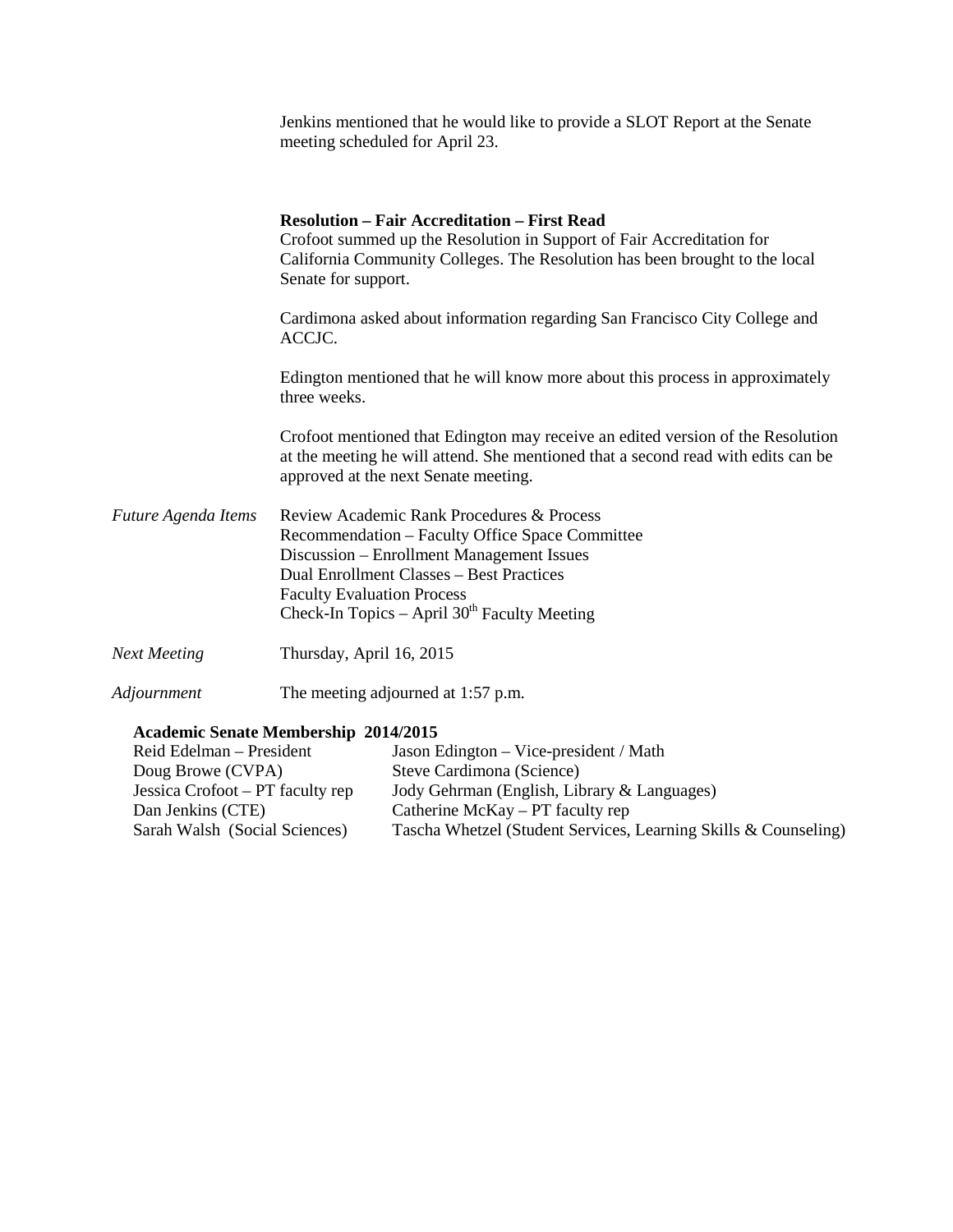# *Proposed Resolution in Support of Fair Accreditation for California Community Colleges*

For Senate first reading: New Business # 4

**Whereas** the U.S. system of regional accreditation continues a long tradition of providing essential guarantees of quality in America's post-secondary institutions; a spirit of collaboration and mutual respect between the regional commissions and their member institutions is essential to the success of the system of accreditation; and a shared focus on the needs and interests of students is primary and vital to preserve, and

**Whereas** over the last decade, the relationship in the Western Region between the Accrediting Commission for Community and Junior Colleges (ACCJC) and California's 112 community colleges has changed from one of constructive collegiality to one in which the member colleges increasingly report antagonism, intimidation and fear, and

**Whereas** the ACCJC levels sanctions against California community colleges at a rate that is 400% of the sanction levels seen in other regions and in four-year California institutions,

**Whereas** concerns about the changed nature of the relationship between the ACCJC and many of its member institutions have been documented by resolutions, articles and complaints prepared and approved by leading statewide organizations of professional educators, including the Community College Council of the California Federation of Teachers (CCC-CFT), the Community College Association of the California Teachers Association (CCA-CTA), the California Community College Independents (CCCI), the Faculty Association of the California Community Colleges (FACCC) and the Academic Senate for the California Community Colleges (ASCCC), and

**Whereas** the growing concerns regarding the ACCJC have led to a review of the ACCJC's financial impact on community colleges by the CA Legislature's Joint Legislative Audit Committee, creation of two separate Task Forces by the California State Chancellor's office, filing of three lawsuits against the ACCJC, and multiple public statements of concern from members of California's Congressional delegation as well as state legislators, and

**Whereas** the ACCJC's frequent sanctions based on the legitimate activities of trustees of Community College District Boards have raised serious concerns regarding the free speech rights of elected officials and the rights of voters to representation by duly elected officials, and

**Whereas** areas of non-compliance found during the ACCJC's regular review by the U.S. Department of Education prompted the DOE to continue its recognition of the ACCJC as an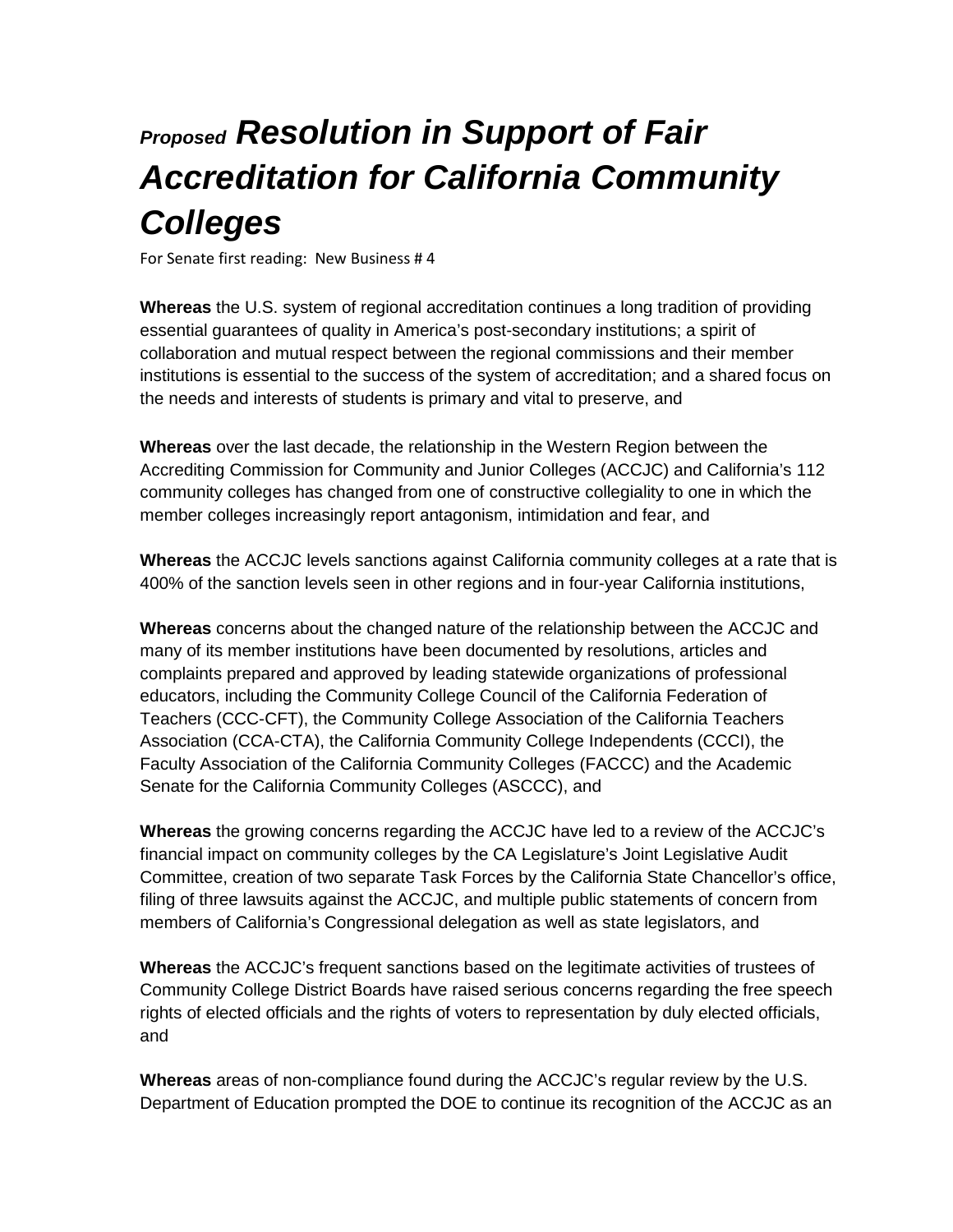accrediting body for only a one-year period – in which it must demonstrate compliance – instead of the standard five-year period for renewal of recognition, and

**Whereas** the ACCJC's actions at City College of San Francisco have brought to light numerous and serious legal and ethical concerns regarding the ACCJC, its processes and procedures, biases, conflicts of interest, leadership, and interpretations of its charge, and

**Whereas** the ACCJC's decision to put CCSF on show cause and subsequently announce revocation of its accreditation despite the unquestioned educational quality at the college created an unprecedented enrollment and financial crisis for CCSF and caused irreparable hardship for its students, in particular those most disadvantaged, and

**Whereas** the ACCJC's decision to put CCSF on show cause and subsequently announce revocation of its accreditation despite the unquestioned educational quality at the college created an unprecedented enrollment and financial crisis for CCSF and caused irreparable hardship for its students, in particular those most disadvantaged, and

**Whereas** the ACCJC's actions at CCSF and elsewhere have undermined the trust and constructive relationships necessary for wide acceptance of the ACCJC's ability to fairly administer the accreditation process in California; now, therefore,

*Be it resolved,* that our organization hereby joins with our colleagues throughout the state to express deep concern over the adversarial relationships fostered by the ACCJC, which pose a threat to fair accreditation and access to public higher education in California, and

**Be it further resolved,** that this body stands in strong support of the City College of San Francisco and its vital role in providing accessible public education in the San Francisco area; that we support efforts underway to prevent CCSF's mandated closure, provide financial resources needed to address the enrollment and fiscal crises created by the ACCJC's actions, and re-instate CCSF's elected Board of Trustees, and

**Be it further resolved,** that this body urges support for state legislation that would increase the accountability, transparency, and ethics of the accreditation process and create an option for a choice of accrediting bodies in the California community college system, and that would protect the free speech rights of community college district trustees and preserve the rights of the people of California to a public community college system overseen by duly elected trustees, and

*Be it finally resolved,* that this body urges the USDOE to carefully scrutinize ACCJC's work as a regional accreditor, and further urges the USDOE to note that the ACCJC's standards, policies, procedures, and decisions to grant or deny accreditation are no longer widely accepted among educators and educational institutions.